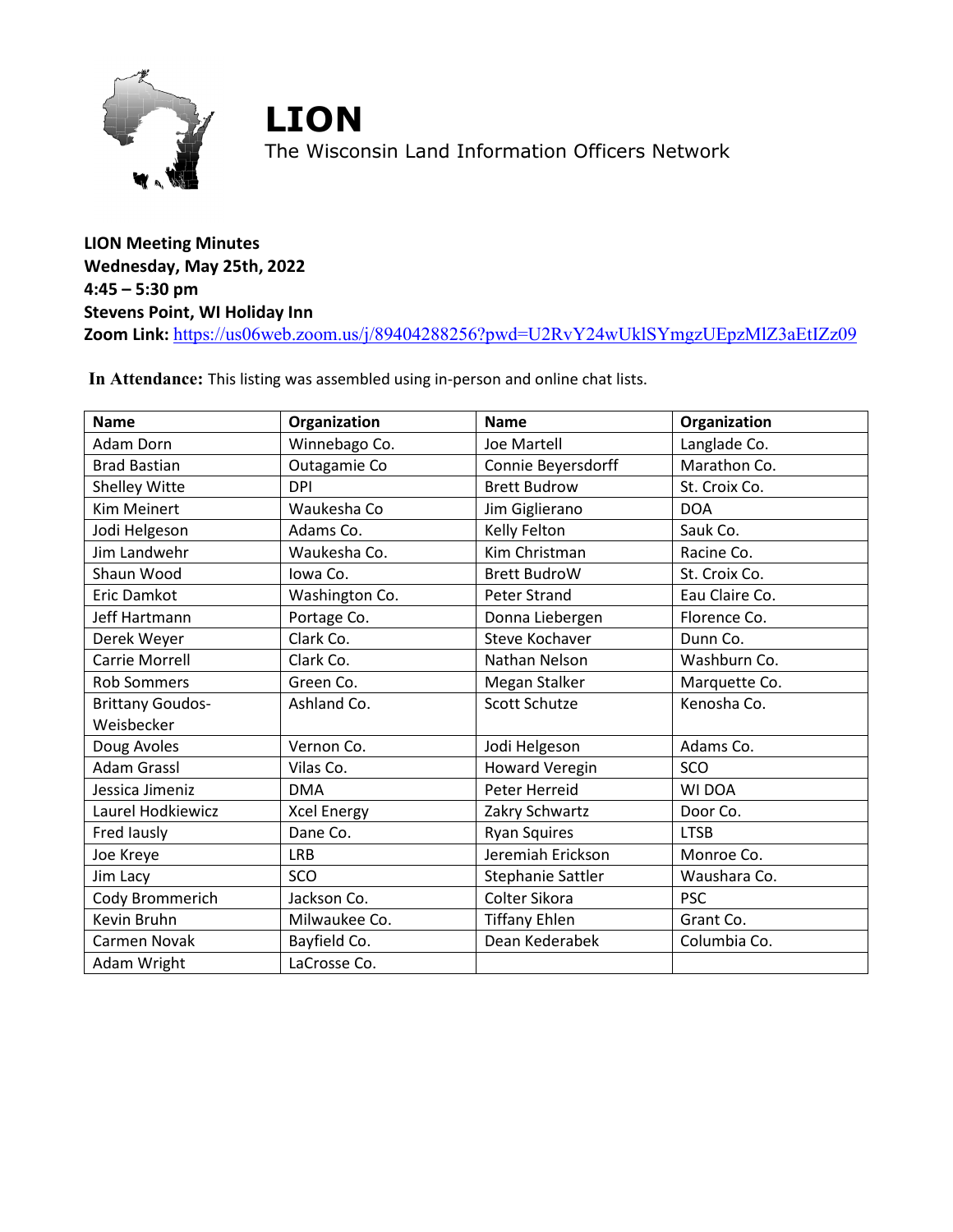## 1. **Call Meeting to Order**

Meeting called to order by Shaun Wood at 4:46 PM on 5/25/2022

### **2. Approve Agenda**

**a.** Motion to approve 5/25/22 agenda by Fred Iausly, seconded by Jennifer Borlick. Motion approved unanimously.

## **3. Approve Minutes from February 23, 2022**

- **a.** An error was pointed out in the 2/23 minutes. LIO At-Large (item 11b) was incorrectly referenced as Adam Grassl and should be Joe Martell, Langlade Co.
- **b.** Motion to approve amended minutes by Kelly Felton, Second Jennifer Borlick. Motion approved unanimously.

## **4. State Cartographers Office (SCO) – Howard Veregin**

- **a.** WSRS 2022 task force has 6 focus groups working on various facets of WSRS 2022
- **b.** Delays reported by USGS pushed goal dates to 2024/2025. In May of 2021 dates confirmed to sometime after 2025.
- **c.** SPCS deadlines haven't changed, with goals for a single statewide layer, with 3 Zones in the manner of a "modernized" WSCRS. Called WIGGS
- **d.** System will have 59 zones and will not be compatible with NAD83
- **e.** Technical focus group featuring Vondreau and Shafer who designed the 3 zone system
- **f.** Cody Brommerich asked who is using SPCS anymore other than SEWRPC counties?

#### **5. Legislative update/Discussion, Fred Iausly**

- **a.** SB 261 allocates 1.5 million for NG911 funding. (<20K per county.)
- **b.** Emphasized the need for future funding beyond this.
- **c.** DMA and NG911 WLIA Task Force met last week to discuss potential issues with distribution. Grants may be competitively based to increase potential for quick wins to justify future funding.
- **d.** Timeline to replace data gathering/QC tool similar to GeoComm solution. RFP out by this fall.
- **e.** Salary of NG911 staff person included in \$1.5 million
- **f.** Eric Damkot mentioned WCA is sending surveys out regarding Drone Legislation in AB907. County representatives are encouraged to respond to survey.

#### **6. State Agency Geospatial Information Council update, Jim Lacy**

- **a.** SAGIC is asking agencies within to give update presentations to demonstrate what each agency is working on.
- **b.** Forestry Imagery Program being flown in fall. Data will be loaded to GeoData WI/Wisconsin View.
- **c.** WIDOT trying to manage TB's worth of imagery.
- **d.** WDNR doing a lot of work with elevation map services.